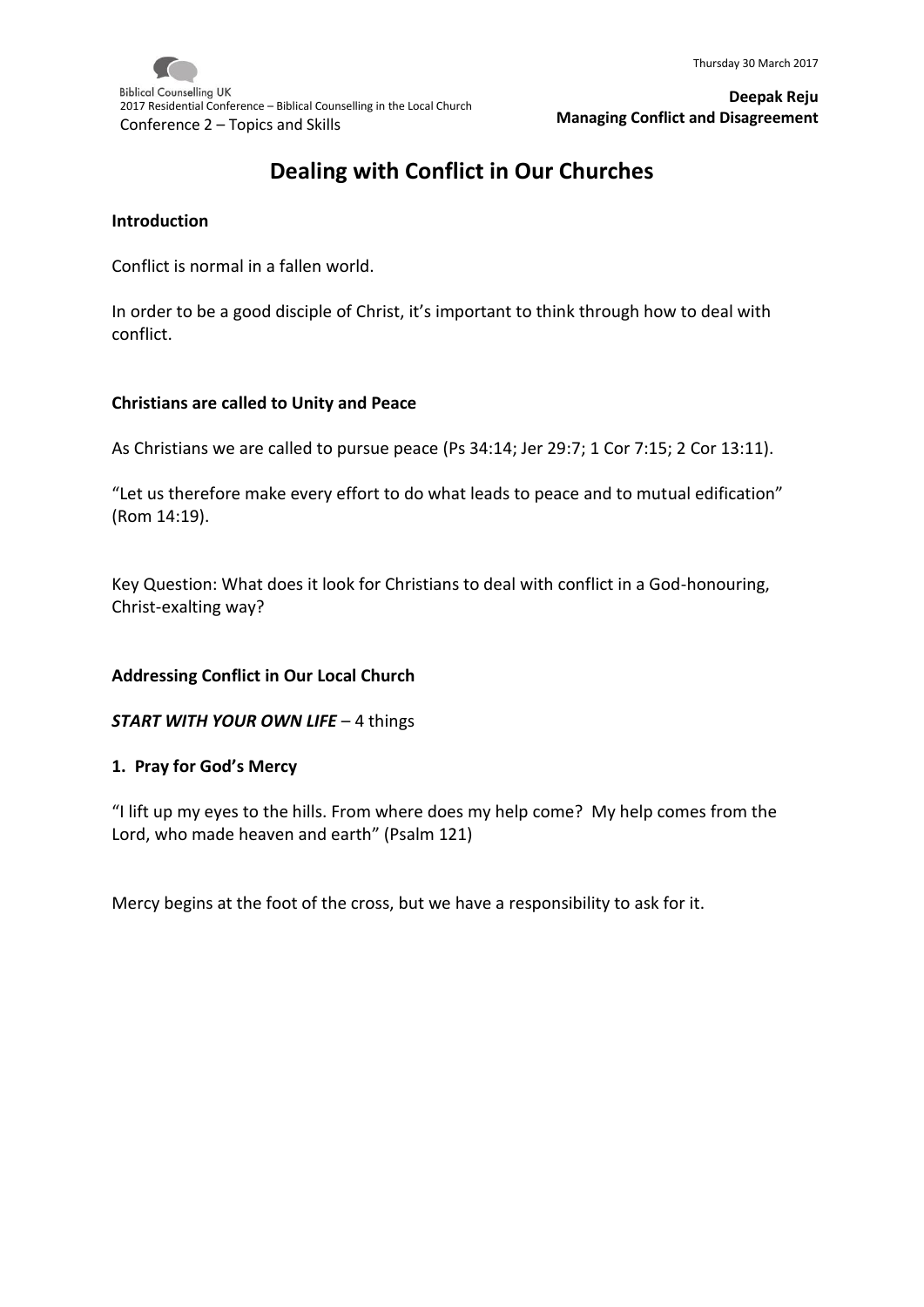# **2. Submit Yourself to God**

"<sup>13</sup>Who is wise and understanding among you? By his good conduct let him show his works in the meekness of wisdom.  $^{14}$ But if you have bitter jealousy and selfish ambition in your hearts, do not boast and be false to the truth. <sup>15</sup>This is not the wisdom that comes down from above, but is earthly, unspiritual, demonic.  $^{16}$ For where jealousy and selfish ambition exist, there will be disorder and every vile practice.  $^{17}$ But the wisdom from above is first pure, then peaceable, gentle, open to reason, full of mercy and good fruits, impartial and sincere. <sup>18</sup>And a harvest of righteousness is sown in peace by those who make peace." (James 3:13-18)

Humility and meekness bring peace.

Humility and meekness is the exact opposite of what you pursue in the war of conflict.

Why do we spend so much energy trying to argue, persuade and prove we are right, when we know what matters first and foremost is our disposition towards a holy God?

Humble yourself before God; and he'll begin to change your life.

#### **3. Examine Your Desires**

"What causes quarrels and what causes fights among you? Is it not this, that your passions are at war within you? You desire and do not have, so you murder. You covet and cannot obtain, so you fight and quarrel." (James 4:1-2a).

We often make the person across from us the enemy, but the true enemy is not outside of us, but within us.

Rather than expending all of our time and energy in fighting with the person in front of us, James says the place to start is our own heart.

"You hypocrite, first take the plank out of your own eye, and then you will see clearly to remove the speck form your brother's eye" (Matthew 7:5).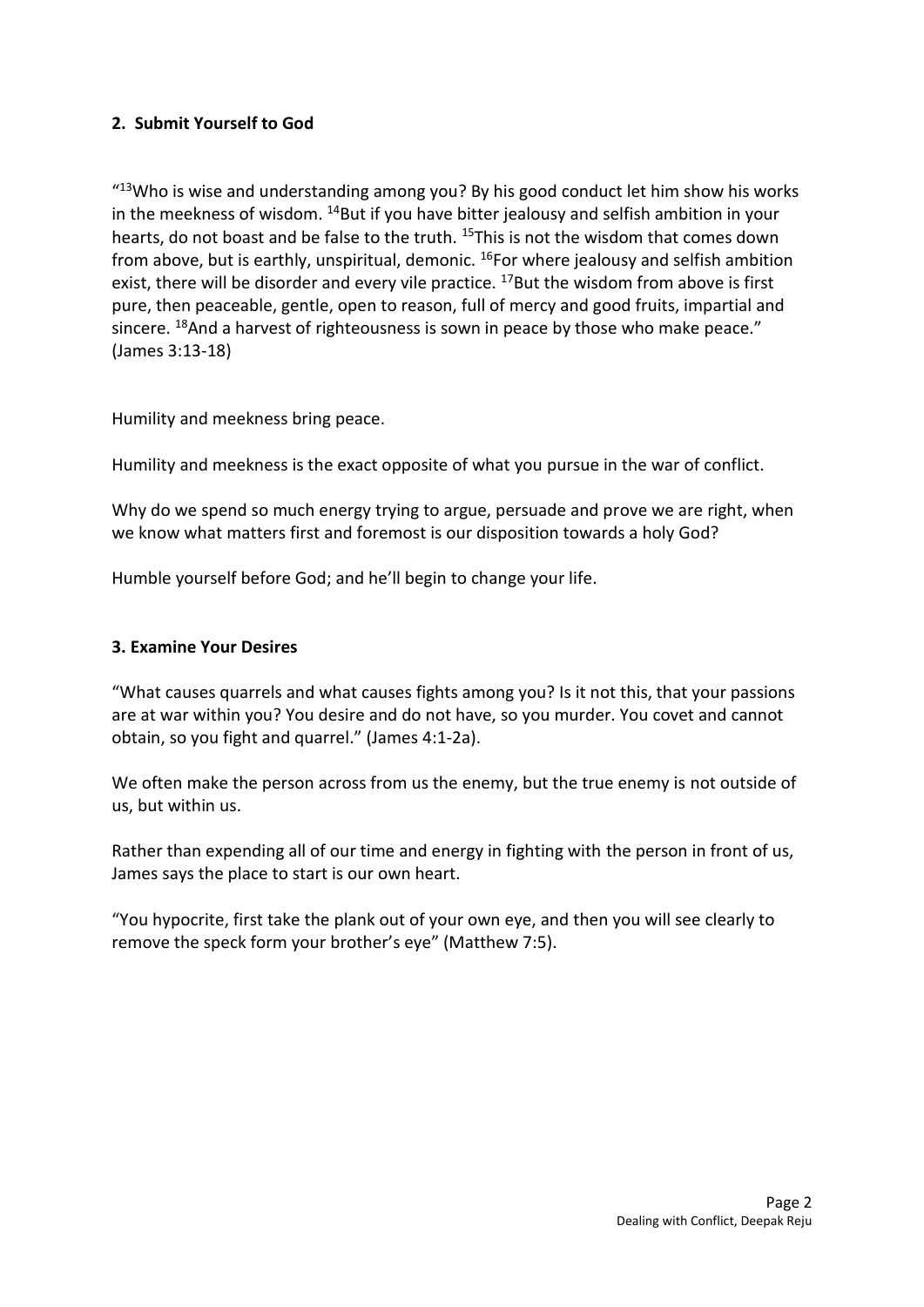## **4. Confess and Repent**

We confess our sin because the Bible directs us to do so.

Confession of sin starts with God. "Against you and you only have I sinned and done what is evil in your sight" (Psalm 51:4).

But it is also important to confess sin to other believers.

Proverbs 28:13-14: "He who conceals his sin does not prosper, but whoever confesses and renounces them finds mercy."

James 5:16: "Therefore confess your sins to each other and pray for each other so that you may be healed."

When does a conflict turn around?

Conflict resolution does not work unless there is repentance.

## **HOW DO WE INTERACT WITH OTHERS DURING CONFLICT – 4 things.**

#### **1. Listen to the Other Person**

The biblical picture of a bad listener is the fool.

- A fool takes no pleasure in understanding, but only in expressing his opinion. (Proverbs 18:2)
- If one gives an answer before he hears, it is his folly and shame. (Proverbs 18:13)
- Do you see a man who is hasty in his words? There is more hope for a fool than for him. (Proverbs 29:20)

"Know this, my beloved brothers: let every person be quick to hear, slow to speak, slow to anger" (James 1:19).

#### Practical Application:

- 1. How good are you at listening? Rate yourself on a scale of 1 (poorest of listeners) to 10 (best listener on the planet)
- 2. To test your rating, ask someone who knows you really well what they would rate you?